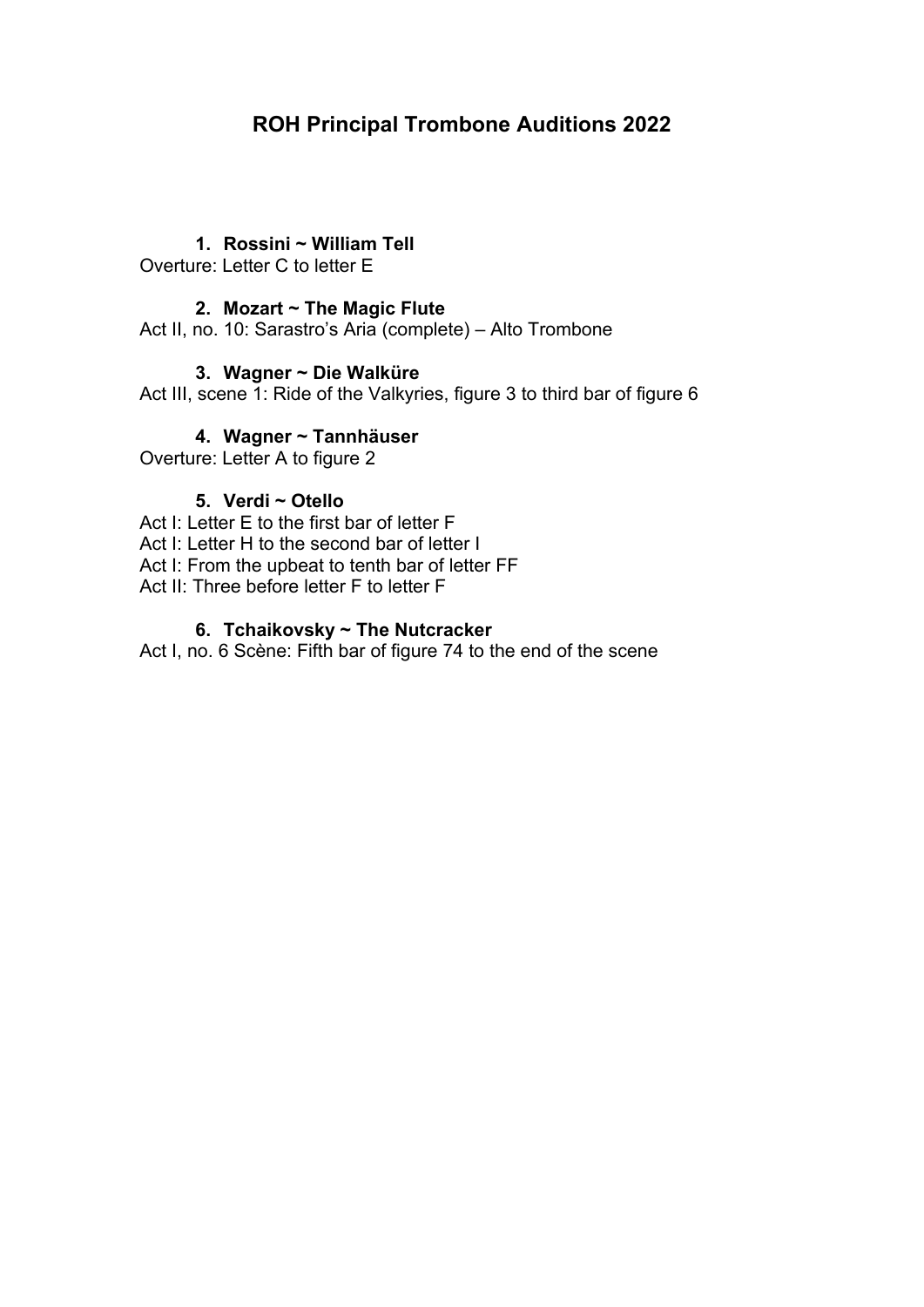**1. William Tell (Rossini): Overture - Letter C to letter E**

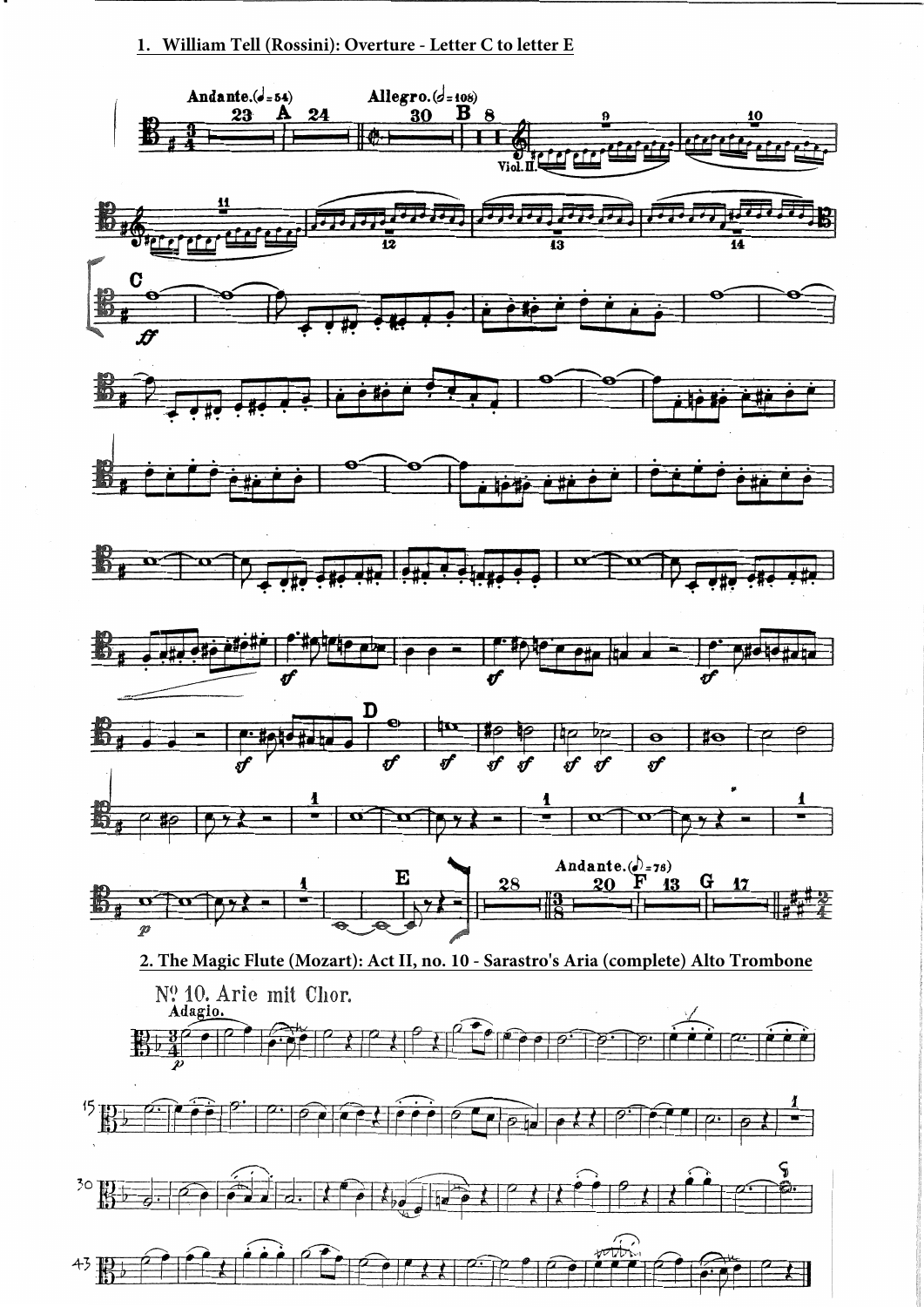#### **3. Die Walküre (Wagner): Act III, scene 1 - Ride of the Valkyries, figure 3 to third bar of figure 6**



#### **4. Tannhäuser (Wagner): Overture - Letter A to figure 2**

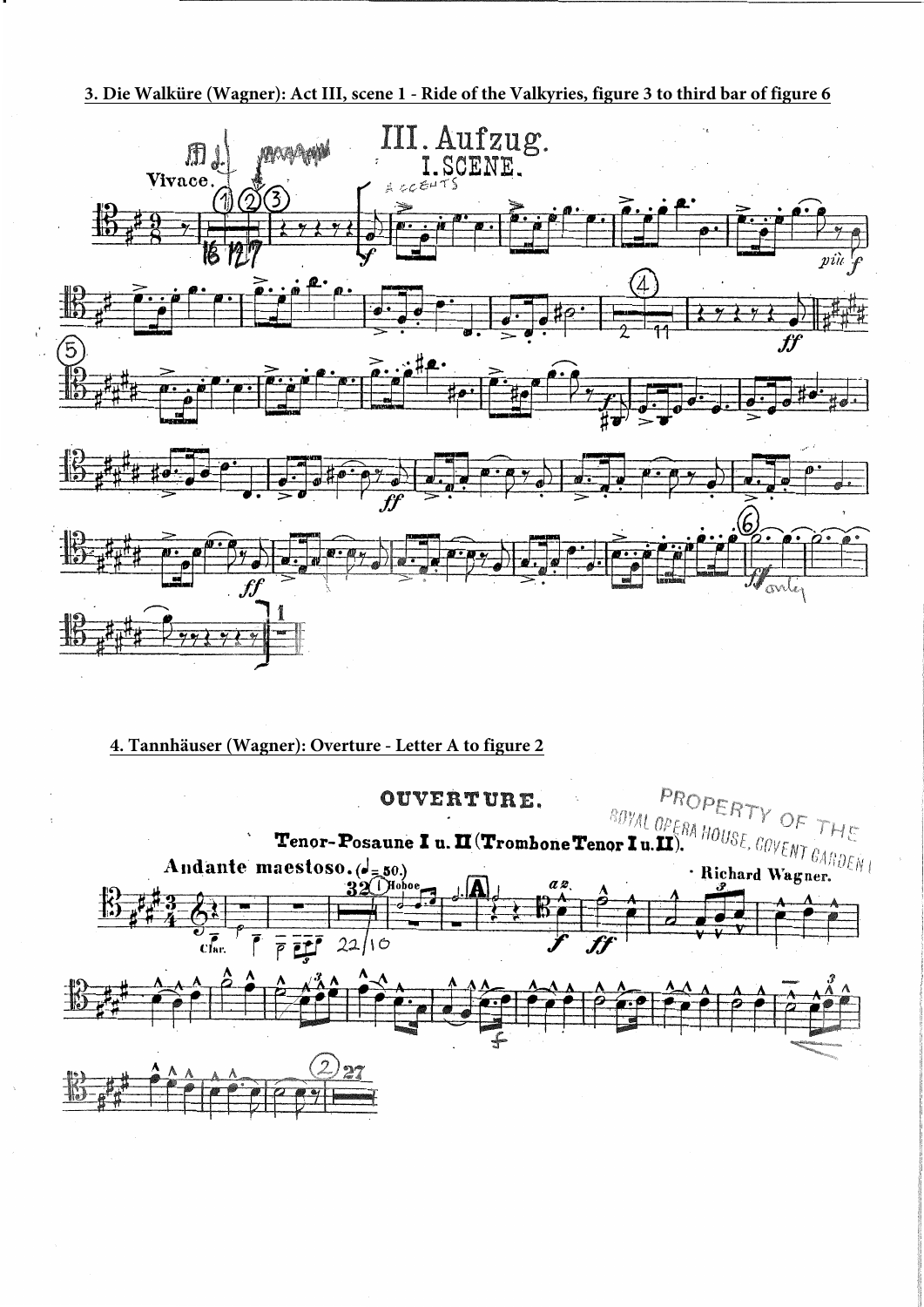### 5. Otello (Verdi)

i) Act I: Letter E to the first bar of letter F



ii) Act I: Letter H to the second bar of letter I



iii) Act I: From the upbeat to tenth bar of letter FF